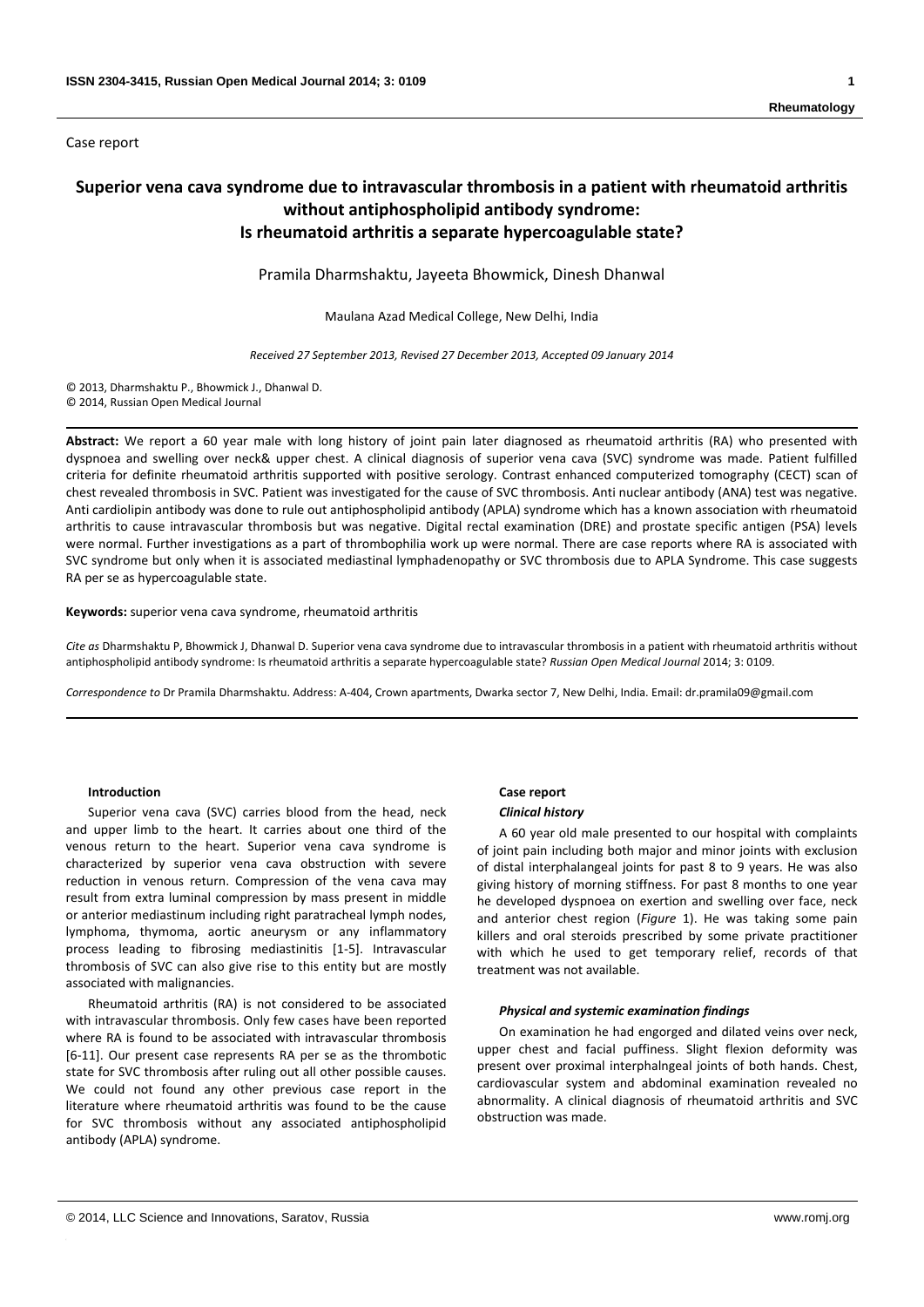

**Figure 1. Photograph of the patient (taken after informed consent) showing thick, prominent and engorged veins over neck and anterior chest region**



**Figure 2. CT angiography of the patient having dilated azygous vein with contrast opacification draining into SVC with non opacification of SVC**



**Figure 3. CECT angiography of patient with multiple dilated vascular channels in right paraventricular region and hypodense filling defect within suggestive of SVC thrombosis**

## *Investigations and work up*

Complete blood count revealed hemoglobin (Hb) of 13.2 gram%, total leucocyte count of 8300 cells per cumm, platelet counts of 1.73 lacs and erythrocyte sedimentation ratio (ESR) of 53. Serum creatinine and urine analysis were normal. Serology for rheumatoid arthritis including RA factor and anti cyclic citrullinated peptide (CCP) antibody were reactive. Chest X‐ray was normal.

Further contrast enhanced computerized tomography (CECT) with angiography of chest was done which revealed a non opacification of right sided superior vena cava with hypodense filling defect noted within suggestive of chronic thrombosis and multiple dilated collateral venous channels (*Figure* 2 and 3).

Further work up for SVC thrombosis was planned. Prothrombin time (PT) was normal. Activated plasma thromoplastin time (APTT) test was slightly prolonged at 29.2 seconds with control of 27.1 seconds. Anticardiolipin antibody was done to rule out APLA syndrome but it was negative. Kaolin clotting time was not prolonged. Serm homocysteine levels were normal. Other investigations for genetic causes of thrombophilia including protein C and S deficiency, factor V mutation and AT III deficiency were ruled out.

#### *Treatment and Follow‐up*

Patient was started on anticoagulation including warfarin, disease modifying anti rheumatic drugs (DMARD's) including methotrexate, hydroxychloroquine and non steroidal anti inflammatory agents (NSAID's). Patient improved symptomatically and discharged on above treatment with an advice to follow up. Patient is in our regular follow up.

#### **Keypoints**

- i) SVC thrombosis secondary to RA is a rare entity.
- ii) Other common causes of SVC thrombosis must be ruled out.
- iii) Whenever there is a high index of suspicion for RA per se to cause SVC thrombosis, other causes must be ruled out by extensive work up and patient should be investigated for RA.

#### **Discussion**

SVC syndrome which was first described by William Hunter in 1757 is the clinical manifestation of superior vena cava obstruction with severe reduction in venous return from the head, neck and upper extremities. Malignant tumors such as lung cancer, lymphoma and metastatic tumors are responsible for the majority of cases [1‐3]. Around 60‐90% of SVCS cases are due to tumors [4]. Hypercoagulable states have also become an important etiology for SVC syndrome. Although SVC obstruction is mostly related to malignant process but many different causes have also been described. Among benign etiologies there are tuberculosis, fibrosing mediastinitis, thrombosis secondary to indwelling central venous devices or pacemaker leads, retrosternal thyroid, aortic aneurysm and thymoma [5].

Clinical features of SVC syndrome include facial and neck swelling (82%), upper limp edema (68%), dyspnea (66%), cough, dilated chest veins, dysphagia, hoarseness, orthopnea and in severe cases cerebral edema with neurologic dysfunction and laryngeal edema with acute airway compromise.

Diagnosis of SVC syndrome relies on symptoms and physical signs, and is confirmed with the help of ultrasound doppler, computerized tomography (CT) with venography, and by trans‐ thoracic echocardiography [6]. The treatment of SVC syndrome is supportive with anticoagulation drugs, oxygen supplementation and diuretics, or interventional by endovascular surgery by stenting of the SVC or open surgery [7]. The role of steroid treatment is not proven it and may aggravate patient's status due to fluid retention. There may be a place for very short therapy with steroids in patients with airway edema [8]. Anticoagulation